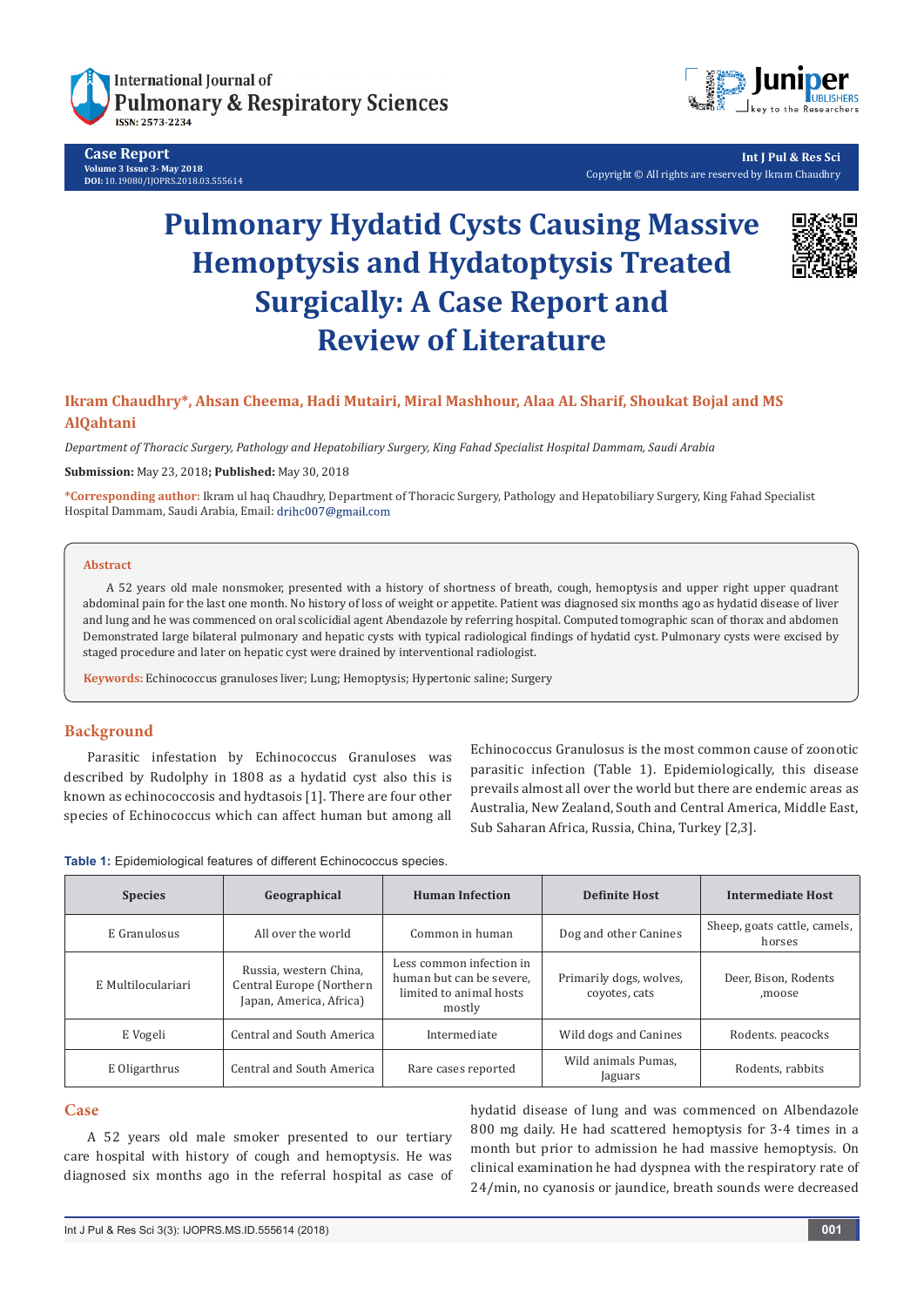over right hemi thorax. Laboratory tests revealed Hemoglobin (8gm/dl), liver enzymes Alanine Transaminase (ALT) 28U/lit Aspartate Transaminase (AST) 16U/lit, Alkaline phosphatase 300 U/lit. Chest radiograph and CT scan of thorax and upper abdomen showed large bilateral pulmonary and hepatic cysts. Immunoglobulin G for echinococcus was positive. As the patient had massive hemoptysis and was symptomatic urgent surgery was planned. Surgical approach was right thoracotomy and we found a very large cyst densely attached and compressing the lung parenchyma. A purse string suture was placed and in the center of cyst and surrounding lung tissues were covered with

gauze soaked in hypertonic 14% saline. A 14 F catheter was inserted in the cyst and tightly snugged to avoid any spillage then 200 ml of 14% hypertonic saline was installed in the cyst cavity and left for five minutes after that fluid was sucked, catheter was removed and purse suture snugged. With meticulous dissection cyst was removed in total sparing the lung parenchymal tissues (Figures 1 & 2). The left side cysts were removed as staged procedure after four weeks in similar fashion. Histopathology report showed dead daughter cysts and no live parasite (Figure 3).



**Figure 1:** Lifecycle of Echinococcus Granuloses (Tapeworm) and effected human organs. (CDC Center for Disease Control and Prevention).



**How to cite this article:** Ikram C, Ahsan C, Hadi M, Miral M, Alaa A S. et al. Pulmonary Hydatid Cysts Causing Massive Hemoptysis and Hydatoptysis Treated Surgically: A Case Report and Review of Literature. Int J Pul & Res Sci. 2018; 3(3): 555614. DOI: [10.19080/IJOPRS.2018.03.555614](http://dx.doi.org/10.19080/IJOPRS.2018.03.555614) Treated Surgically: A Case Report and Review of Literature. Int J Pul & Res Sci. 2018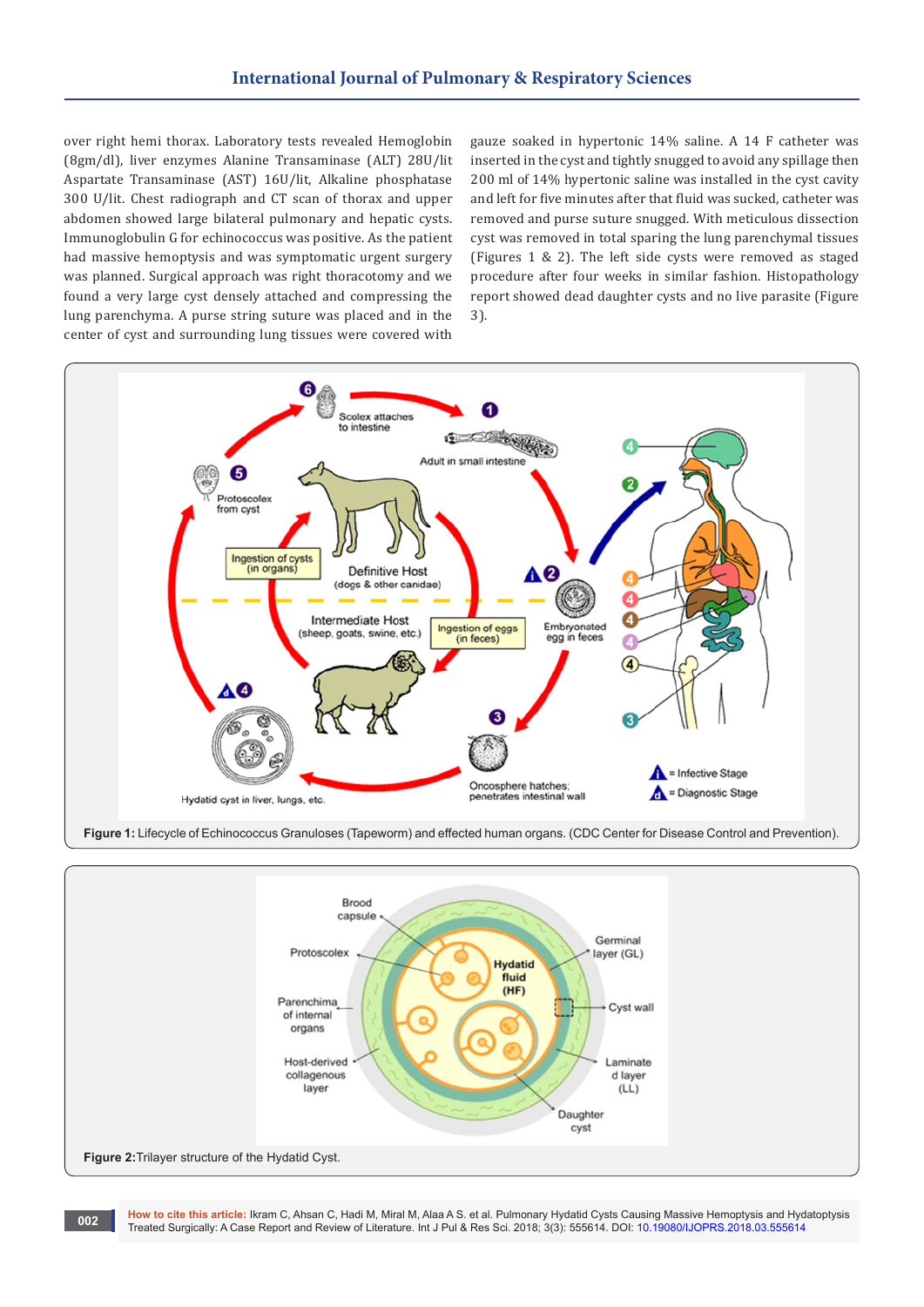

#### **Discussion**

Echinococcosis also known as hydatisosis is the most common parasitic disease caused by larval cestodes. This parasite harbors in two hosts: primary and intermediate to complete its life cycle. Livestock animals like sheep, goat, horse, pigs, camels as well as humans are intermediate host while the Carnivorous animals like wolves, dogs, are definite host (Figure 4A-4F). Humans are infected accidently by ingesting the vegetables, fruits and water contaminated by soil with dog stool containing eggs. Echinococcus eggs can survive for a year outside in the atmosphere and are the main source of contamination

[4-6]. On ingestion eggs hatch to oncosphere larva in the small intestine thereafter, enter in to the blood stream and is carried to the liver by portal circulation or can by pass to pulmonary system and then develop to metacestodes. These fluid filled cysts are composed of hundreds of protoscolices, which are the source leading to formation of daughter cysts or mature worm (2-3 mm long). This life cycle is usually completed in 2-7 weeks. Human to human spread is not possible as carnivores' (definite host) is required to complete the life cycle. Hydatid cysts are tri layers, (pericyst, laminated and germinal) filled with nutritious fluid that promote larval growth [7,8] (Figure 5).



**Figure 4:** (A) CT Scan of Thorax showing a large cystic lesion in the Right lung. (B) CT Scan of Thorax showing a large cystic lesion in the Left lung. (C) CT Scan of Liver shows multiple cystic lesions. (D) Pre-operative chest x-ray. (E) Chest X-ray after right cyst excision. (F) Chest X-ray after bilateral staged thoracotomy.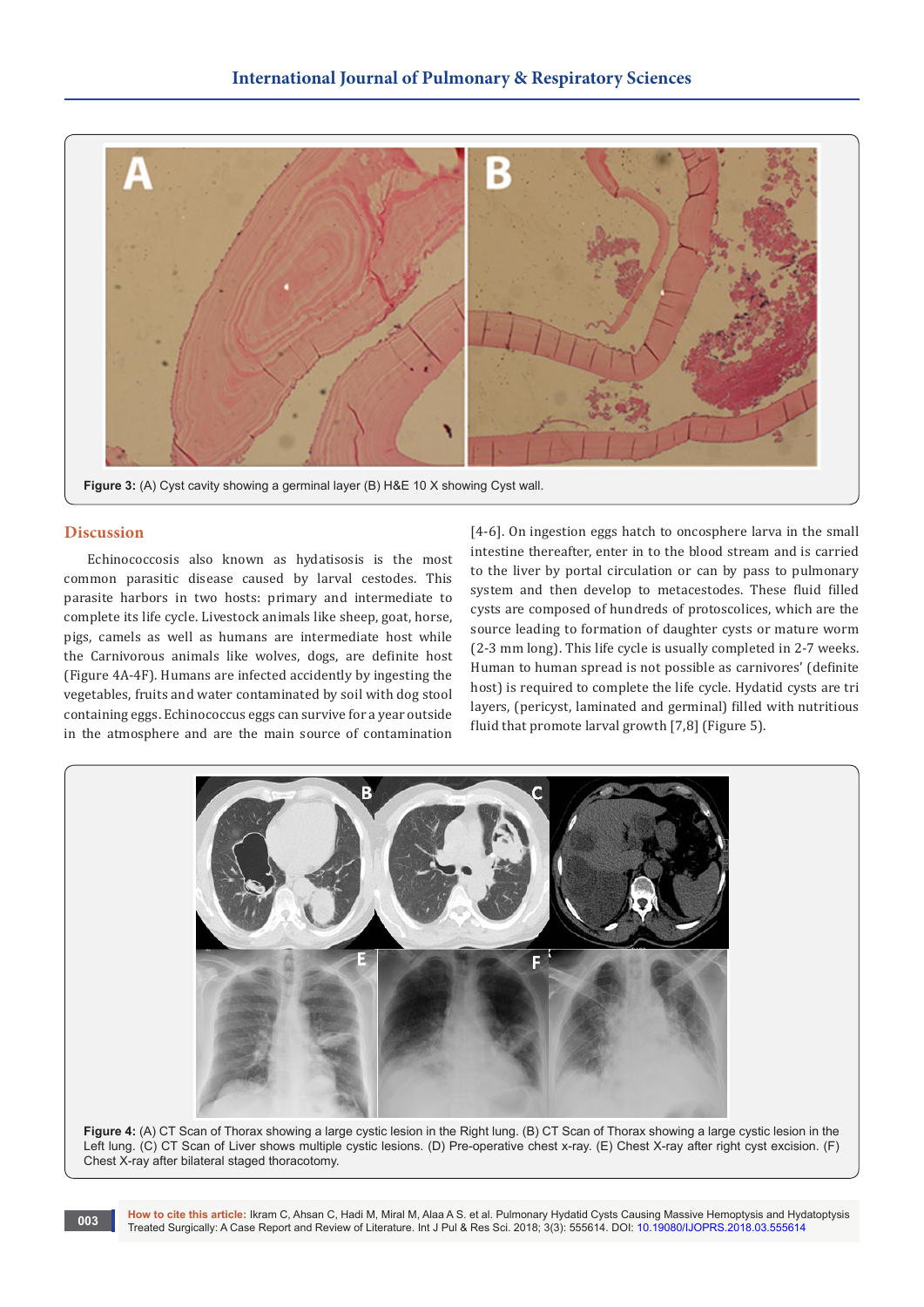

The best diagnostic modality is imaging chest x-ray and CT scan of thorax and abdomen [9,10]. Serological methods, Weinberg complement fixation and Casoni tests were used in the past and their yield is very poor. ELISA and IHA are most widely used serological tests [11]. Patients with pulmonary hydatid disease are initially asymptomatic. Most of the symptoms are either due to mass effect of cyst on neighboring structures or rupture of cyst leading to anaphylactic reaction, hemoptysis, hydatoptysis, infection, pneumothorax and empyema (Table 2). Clinically patient can present with chest pain, fever, tachycardia, hemoptysis, and hydatoptysis. Pulmonary hydatid cysts increase in size faster than in other parts of body probably due to elastic nature of lungs and negative intrathoracic pressure [12-14].

Treatment is chemotherapy and surgery. The medical treatment is very beneficial in patients with multisystem (disseminated) disease and can be given as neodjuvant therapy or adjuvant therapy in patients at risk of spillage during the surgery. The commonly used chemotherapeutic drugs are Mebendazole, Albendazole, Benz imidazole and Praziquantal. Albendazole is preferred because of its better bioavailability and the dose is 15mg/kg body weight per day in two daily doses approximately 800mg daily dose for minimum 3-6 months. It is not recommended in pregnancy particularly in first trimester due to its teratogenicity [15-18]. Horton et al. [19] treated 500 patients of Echinococcosis giving those 800 mg of Albendazole daily two and half cycles with 14 days interval. After evaluation of 250 patients only 47 required surgery and resected specimen demonstrated that only five patients have viable parasite. Recurrence rate in patients who received preoperative Albendazole as compared to those who did not receive Albendazole was 18.75& 4.16 % respectively. In medical literature Little et al. [20] reported recurrence rate of 22%, Mottaghlan and sadi observed 11.3%. Medical treatment alone is not enough to eradicate the disease once there are cystic lesions in lung and liver [19,20].

Radical Surgical resection of host tissues and entire cyst is mandatory if patient is symptomatic or any signs of infection or invasion in to surrounding structures. Postoperative chemotherapy for 1-2 years is recommended. Surgical approach is designed according to the location of the cysts. Most common surgical approaches are thoracotomy, median sternotomy and video assisted thoracoscopic resection. The basic surgical principal is that spillage of cyst contents should be avoided and adjacent tissues should be packed with gauze soaked in hypertonic saline solution (15%,20%) to avoid contamination. In case of cyst rupture during surgery or if cyst is infected, after the removal of germinal layer its recommended to wash the cyst cavity with hypertonic saline solution [21]. Dekak et al. [22] reported 202 patients who underwent surgery out of 422 cases. Enucleation, capitonage, segmentectomy, and lobectomy were the procedures performed [22]. Biswas & Burhan et al. [23] reported 26 and 24 cases respectively which were treated surgically. Ashok et al. [24] reported 33 cases out of 72 who required surgery [24].

Liver is the most common site of hydatid cyst formation, right lobe and left lobes are affected 60-75% and 20% respectively. Hepatic cysts generally remain asymptomatic for long time. The most common complication is intrabillary rupture 3-17% or rarely can rupture in to pericardial, pleural or peritoneal cavity, and neighboring organs in 20-50% of cases. Sometimes cysts develop secondary bacterial or fungal infection. The best diagnostic modality is Ultrasound and Spiral CT scan. ERCP can be helpful for diagnosis of biliary rupture or communication. Liver hydatid cyst rupture can be categorized as contained, communicating or direct. Reported incidence of communicating rupture in to biliary system is 44-64% [25]. The patient with intrabillary rupture present with right upper quadrant pain, obstructive jaundice, fever, cholangitis and sepsis (Table 2). There are multiple treatment modalities for the management of liver hydatid disease and surgery is reserved for complicated

**How to cite this article:** Ikram C, Ahsan C, Hadi M, Miral M, Alaa A S. et al. Pulmonary Hydatid Cysts Causing Massive Hemoptysis and Hydatoptysis Treated Surgically: A Case Report and Review of Literature. Int J Pul & Res Sci. 2018; 3(3): 555614. DOI: [10.19080/IJOPRS.2018.03.555614](http://dx.doi.org/10.19080/IJOPRS.2018.03.555614) **Treated Surgically:** A Case Report and Review of Literature. Int J Pul & Res Sci. 20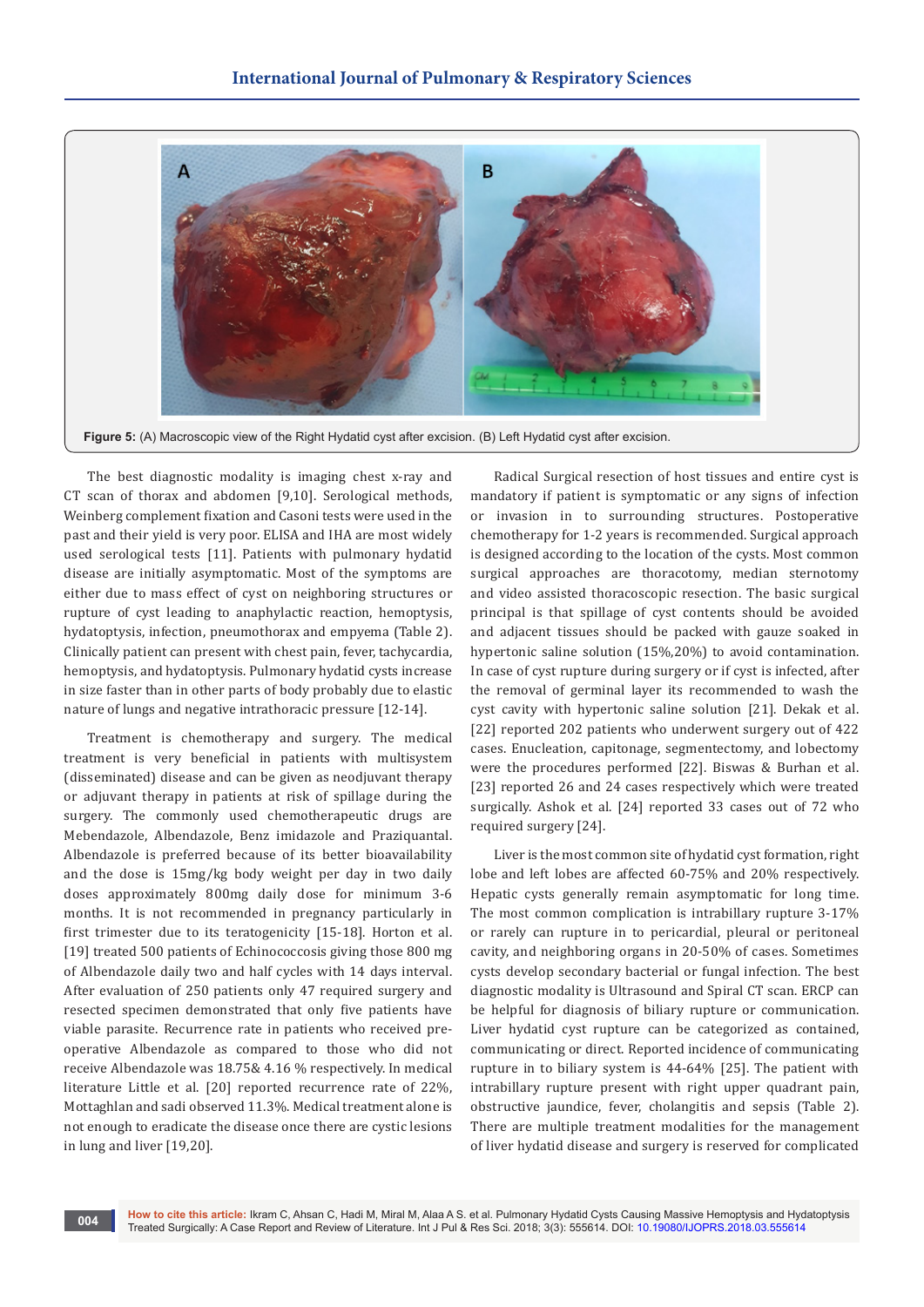cysts. Rupture of the cyst into adjacent organs, complicated with biliary fistula, compression of adjacent vital structures and cysts with infection or hemorrhage require surgical intervention. Surgery is also recommended for cysts with many daughter vesicles that are not amenable to percutaneous treatment (WHO stage CE2 and CE3b) [26] (Table 3). If the cyst diameter is more than 10cm and or percutaneous facilities are not available then surgery is advisable. The other management

options recommended by WHO are drug therapy (Albendazole) for stage CE1 and CE3 a provided the cysts are less than 3cm. If because of any reason medical management is not feasible then percutaneous treatment with puncture, aspiration, injection and respiration (PAIR) is the alternative. Combination treatment with PAIR and Albendazole is recommended for stage CE1 and CE3 that are more than 5cm in size [27-29].

#### **Table 2.**

| Hepatobiliary               |                                    | Pulmonary       |                                                        |  |
|-----------------------------|------------------------------------|-----------------|--------------------------------------------------------|--|
| <b>Symptoms</b>             | Complications                      | <b>Symptoms</b> | Complications                                          |  |
| Right Upper                 | Rupture:                           |                 |                                                        |  |
| Quadrant                    | Intrabillary                       |                 |                                                        |  |
| Abdominal                   | Pericardial                        | Chest Pain      | Mass Effect Of The Cyst                                |  |
| Pain With                   | Peritoneal                         |                 |                                                        |  |
| Rebound                     | Pleural                            |                 |                                                        |  |
| Tenderness                  | Adjacent Organs                    |                 |                                                        |  |
| Hepatomegaly                | Infection:<br>Bacterial,<br>Fungal | Fever           | Rupture Of The Cyst:<br>Lung<br>Trachea<br>Pericardium |  |
| Fever With Chills           | Hemorrhage                         | Tachycardia     | Anaphylactic Reaction                                  |  |
| Cholangitis                 | <b>Biliary Fistula</b>             | Hemoptysis      | Hemoptysis                                             |  |
| Sepsis                      |                                    | Hydatoptysis    | Hydatoptysis                                           |  |
| Anorexia                    |                                    |                 | Lung Infection                                         |  |
| Weight Loss                 |                                    |                 | Pneumothorax                                           |  |
| Nausea, Vomiting            |                                    |                 | Empyema                                                |  |
| Obstructive Jaundice (Late) |                                    |                 | Bronchopleural Fistula                                 |  |

#### **Table 3.**

| WHO-IWGE<br>2001  | Gharbi 1981 | <b>Description</b>                                                             | <b>Stage</b> |
|-------------------|-------------|--------------------------------------------------------------------------------|--------------|
| CE <sub>1</sub>   | Type I      | Unilocular, unechoic cystic lesion with double line sign                       | Active       |
| CE <sub>2</sub>   | Type III    | Multiseptated, "rosette-like" "honeycomb" cyst                                 | Active       |
| CE <sub>3</sub> A | Type II     | Cyst with detached membranes (water-lily sign)                                 | Transitional |
| $CE$ 3 $B$        | Type III    | Cyst with daughter cysts in solid matrix                                       | Transitional |
| CE <sub>4</sub>   | Type IV     | Cyst with heterogeneous hypoechoic/hyperechoic contents.<br>No daughter cysts. | Inactive     |
| CE <sub>5</sub>   | Type V      | Solid cyst with calcified wall                                                 | Inactive     |

#### **Conclusion**

In conclusion we treated a patient who had simultaneous hepatic and bilateral pulmonary hydatid cysts who presented with hemoptysis and right abdominal upper quadrant pain. The pulmonary hydatid cysts were resected as staged procedure and liver cysts were treated with PAIR and Albendazole therapy for six

months. Our improvised technique of installation of hypertonic saline in the cyst prior to surgical dissection is effective and safe.

### **Acknowledgement**

The authors acknowledge Rana Jaman Al Ghamdi for preparation of transcription.